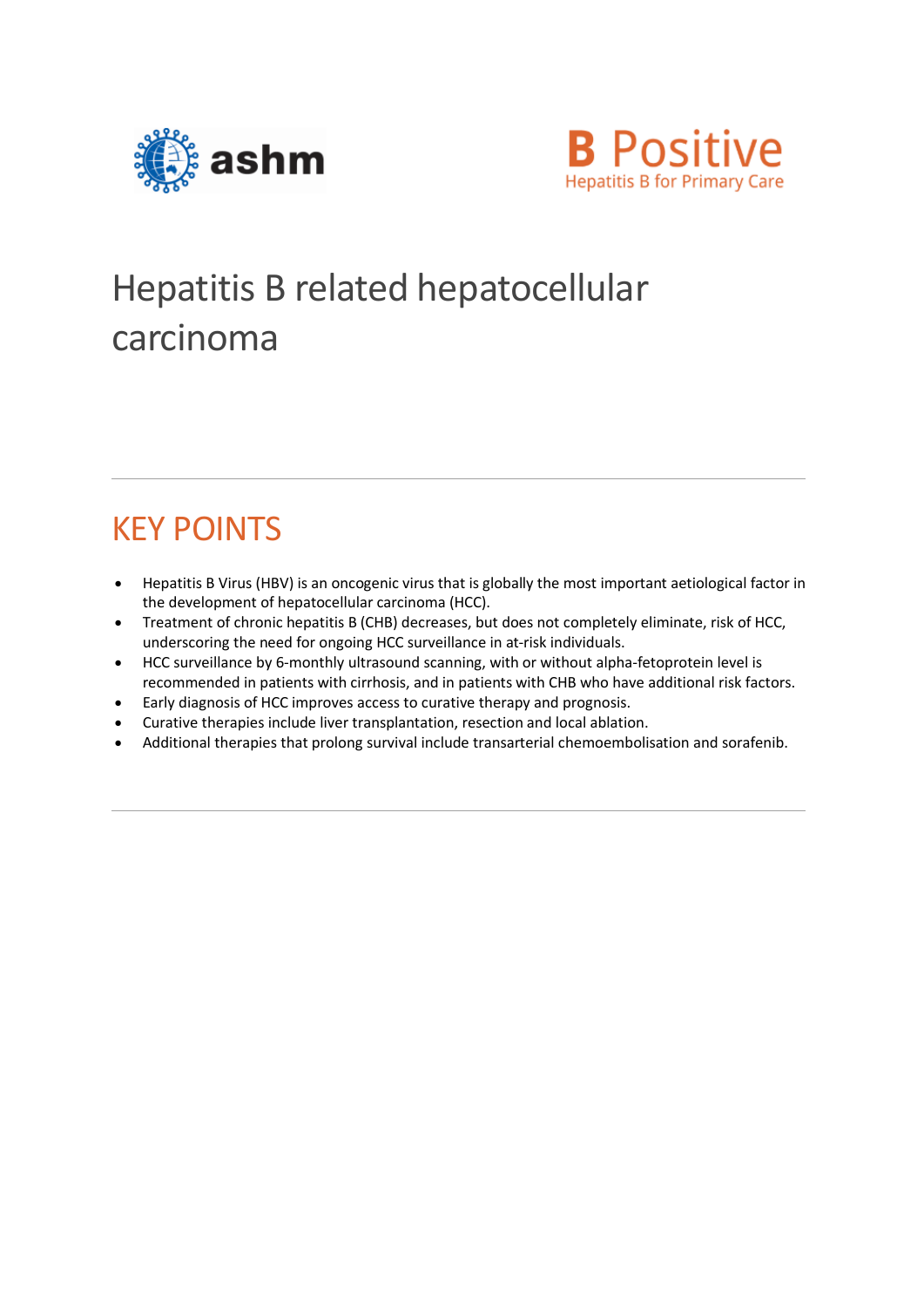## Hepatocellular carcinoma epidemiology

Liver cancer is the sixth most common cancer and the fourth most common cause of cancer-related death worldwide[\(1\)](http://www.hepatitisb.org.au/hepatitis-b-related-hepatocellular-carcinoma/#ref1). Globally, over 54% of HCC is attributable to the combined effects of chronic infection with hepatitis B virus (HBV) and hepatitis C virus (HCV), which confers a 20 to 100-fold increased risk of developing HCC relative to those without viral hepatitis infections [\(1\)](http://www.hepatitisb.org.au/hepatitis-b-related-hepatocellular-carcinoma/#ref1). There are large geographic variations in HCC incidence, with the highest prevalence being in eastern Asia and middle or western Africa, where the estimated age-adjusted incidence rates of HCC are about 10 times greater than in Australia and New Zealand (Figure 9.1) [\(2\)](http://www.hepatitisb.org.au/hepatitis-b-related-hepatocellular-carcinoma/#ref2). In 2016, there was an estimated 233,000 people living with chronic hepatitis B (CHB) in Australia  $(3,4)$ , and primary liver cancer incidence rates have been rising faster than any other cancer (with the exception of thyroid cancer) [\(5\)](http://www.hepatitisb.org.au/hepatitis-b-related-hepatocellular-carcinoma/#ref5). This increasing rate has propelled HCC from being a rare cancer to among the top 10 causes of cancer death overall in Australia: the sixth most common cause of cancer death in men and ninth most common cancer death in women [\(5\)](http://www.hepatitisb.org.au/hepatitis-b-related-hepatocellular-carcinoma/#ref5). Furthermore, the economic cost associated with HCC are considerable and higher than that of other cancers [\(6,7\)](http://www.hepatitisb.org.au/hepatitis-b-related-hepatocellular-carcinoma/#ref6).

In New South Wales (NSW), nearly 90% of hepatitis B related HCC occurs in people born overseas, in particular from countries with high HBV prevalence [\(8\)](http://www.hepatitisb.org.au/hepatitis-b-related-hepatocellular-carcinoma/#ref8). Standardised incidence rates of HCC are at least six times higher in men born in China, Hong Kong, Indonesia, Korea, Macau and Vietnam, and in women born in China and Vietnam, than in the Australian-born population. This trend mirrors those in the Netherlands and the United States of America (USA), where rising rates of HCC are reported in migrants from Asia and the Pacific Islands that are disproportionate in comparison to the locally born populations  $(9,10)$ . Aboriginal and Torres Strait Islander people are also disproportionately affected by CHB and related liver cancer: the prevalence of HBV in the Aboriginal and Torres Strait Islander population is estimated to be 3.9% [\(5\)](http://www.hepatitisb.org.au/hepatitis-b-related-hepatocellular-carcinoma/#ref5), and, in some Aboriginal and Torres Strait Islander communities, rates of HCC are 5-10 times greater than in non-Indigenous Australians [\(11,12\)](http://www.hepatitisb.org.au/hepatitis-b-related-hepatocellular-carcinoma/#ref11). (see: Prevalence and epidemiology of [hepatitis B\)](http://www.hepatitisb.org.au/prevalence-and-epidemiology-of-hepatitis-b/).

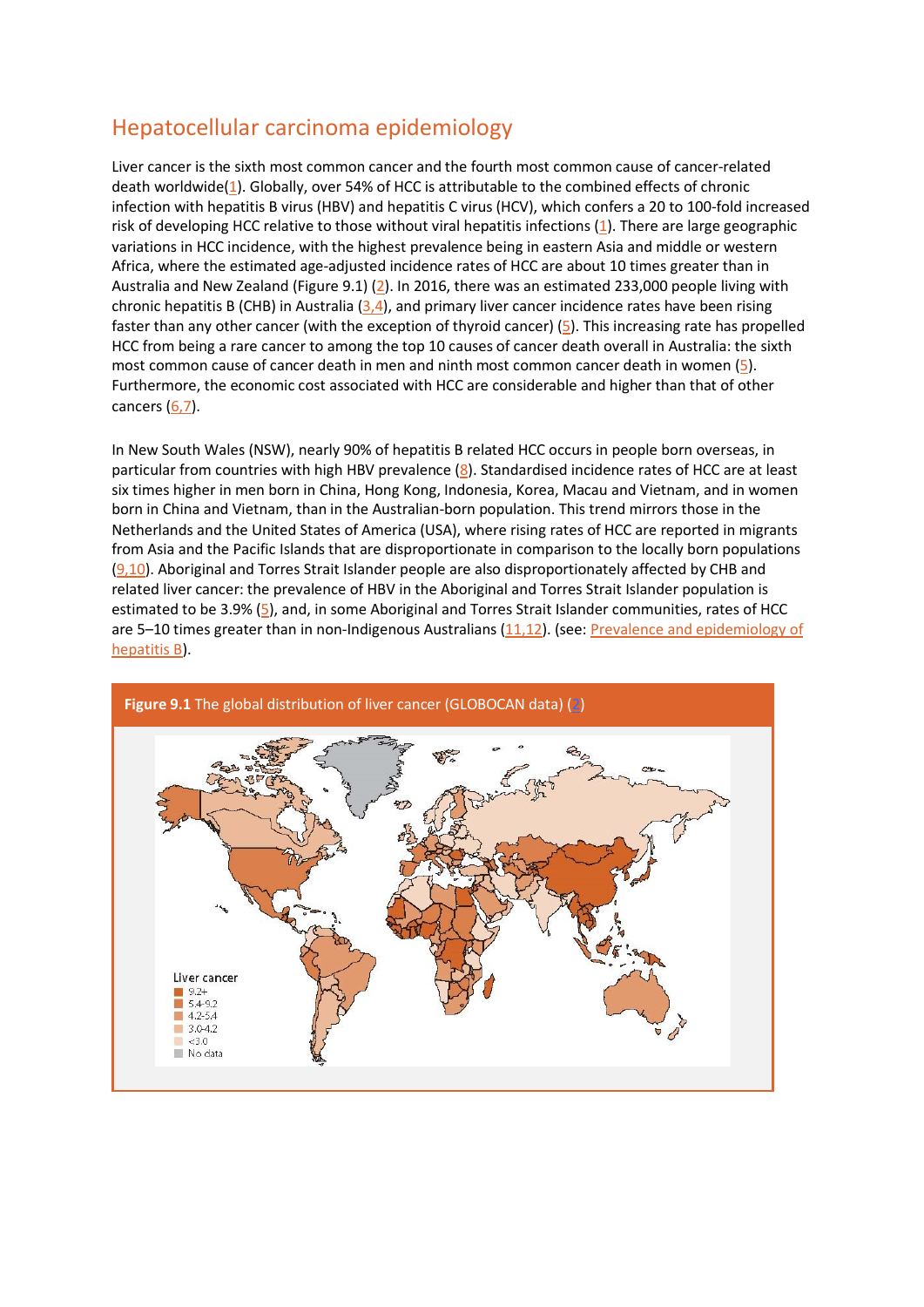#### Risk factors

HBV is an oncogenic virus that increases the risk of HCC occurrence directly (by viral mechanisms) and indirectly (by liver inflammation and cirrhosis). Thus, persistently high HBV DNA and alanine aminotransferase (ALT) are strong independent predictors of HBV-related HCC [\(13\)](http://www.hepatitisb.org.au/hepatitis-b-related-hepatocellular-carcinoma/#ref13). The significance of HBV replication in HCC pathogenesis was demonstrated in the REVEAL study, a community-based natural history study of CHB in Taiwan, which found that HCC risk increased proportionally to serum HBV DNA viral load (Figure 9.2) [\(14\)](http://www.hepatitisb.org.au/hepatitis-b-related-hepatocellular-carcinoma/#ref14). Chronic replication of HBV increases the risk of progression to cirrhosis and HCC [\(15\)](http://www.hepatitisb.org.au/hepatitis-b-related-hepatocellular-carcinoma/#ref15). In CHB patients without cirrhosis, the incidence of HCC is increased compared to the general population and varies with geographical region: ranging from less than 0.2% per year in Europeans to 0.4- 0.6% per year in Asians [\(16\)](http://www.hepatitisb.org.au/hepatitis-b-related-hepatocellular-carcinoma/#ref16). Presence of cirrhosis further increases HCC risk by over 10-fold. One-third of CHB patients with cirrhosis develop HCC in their lifetime. Among people with cirrhosis, the annual incidence of HCC is 2–3% in western countries and 6–11% in Asian populations  $(17,18)$ . The incidence rates of HCC are two to three times higher in men than in women in all regions of the world [\(19\)](http://www.hepatitisb.org.au/hepatitis-b-related-hepatocellular-carcinoma/#ref19). At each stage of chronic hepatitis, a positive family history (in first-degree relatives) increases HCC risk (20). Coexisting obesity, diabetes and non-alcoholic fatty liver disease (NAFLD) [\(21\)](http://www.hepatitisb.org.au/hepatitis-b-related-hepatocellular-carcinoma/#ref21), together with alcohol and cigarette smoking [\(22\)](http://www.hepatitisb.org.au/hepatitis-b-related-hepatocellular-carcinoma/#ref22), are additive risk factors for HCC development (see Table 9.1).

| Table 9.1 Risk factors for hepatitis B-related hepatocellular carcinoma          |                                            |
|----------------------------------------------------------------------------------|--------------------------------------------|
| <b>Risk factor</b>                                                               | Reference                                  |
| Active HBV DNA replication or viral load                                         | Chen et al (2006) (14)                     |
| HBV genotype C                                                                   | Yang et al (2002) (23)                     |
| HBeAg-negative core promoter mutation                                            | Yang et al (2002) (23)                     |
| Cirrhosis                                                                        | Schiff et al (2006) (24)                   |
| Male sex                                                                         | Bosch (1999) (19)                          |
| Asian, African, Aboriginal and Torres Strait Islander or<br>Australian ethnicity | Fattovich (2003),<br>Parker (2014) (17,11) |
| Coexisting NAFLD and diabetes                                                    | El-Serag (2001) (21)                       |
| Smoking, alcohol, obesity                                                        | Marrero (2005) (22)                        |
| Positive family history, first-degree relative                                   | Loomba (2013) (20)                         |
|                                                                                  |                                            |

HBeAg: hepatitis B e antigen; HBV: hepatitis B virus; NAFLD: non-alcoholic fatty liver disease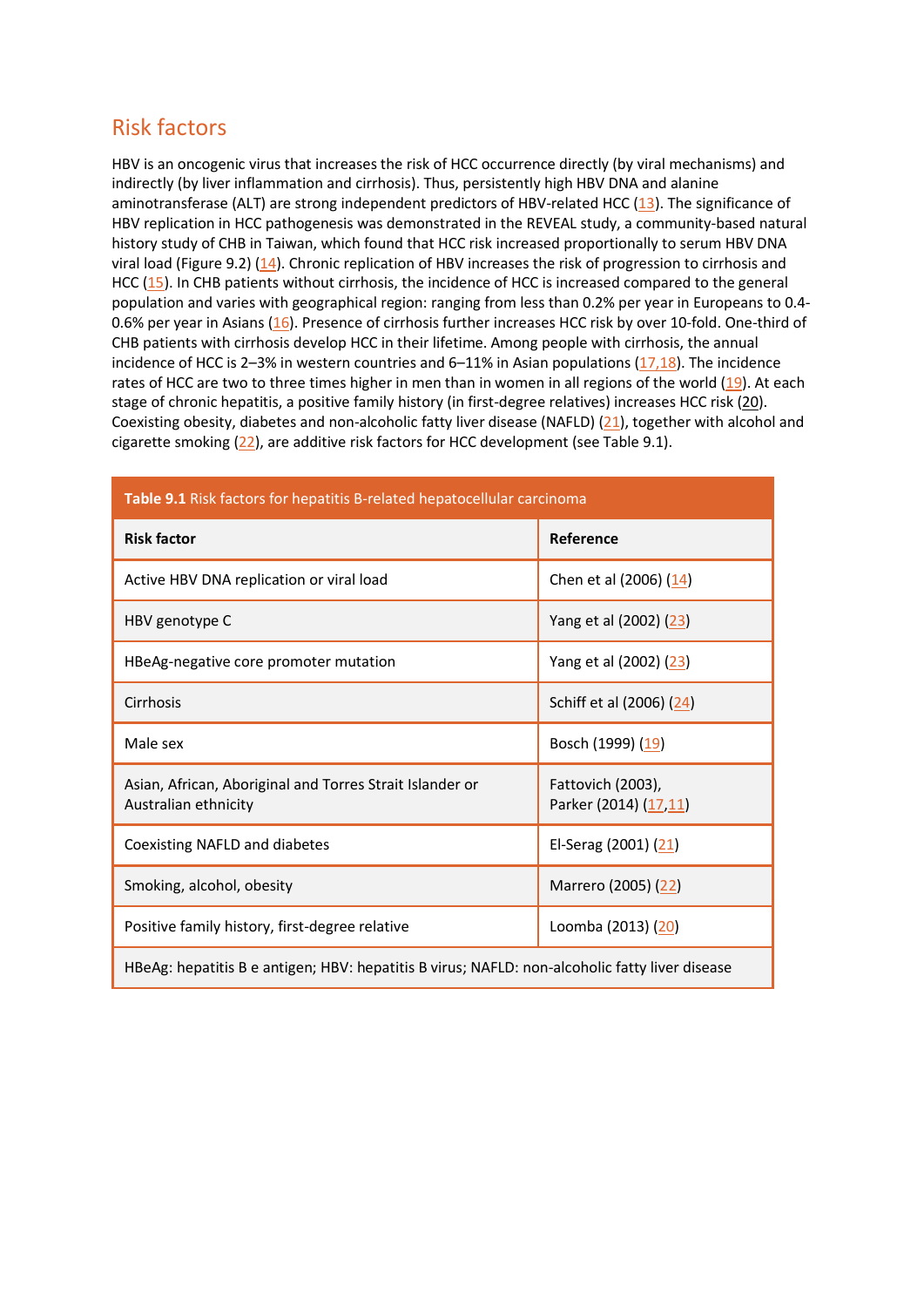

### Prevention

The most effective and practical means to control HBV infection and its long-term sequelae (cirrhosis and HCC) is to reduce or eliminate viral transmission by primary prevention. Secondary prevention aims to reduce progression to end-stage liver disease and HCC, by optimising medical management. This approach is intuitive, and is based on the close correlation between HBV replication and the risk of disease progression and liver cancer. Data suggest that effective suppression of viral replication reduces the risk of HCC by approximately 30% in patients with cirrhosis and up to 80% in non-cirrhotic patients [\(25,26](http://www.hepatitisb.org.au/hepatitis-b-related-hepatocellular-carcinoma/#ref25) ).

HCC can progress rapidly and present at an advanced stage in the absence of symptoms. Hence, the aim of HCC surveillance is to detect tumours at an early stage, when curative treatment can be offered. However, the benefits of a surveillance strategy have to be balanced against the cumulative risk of developing the disease, and against the costs, sensitivity and specificity of the screening tests. The effect of lead-time bias (i.e. the period by which screening advances diagnosis of the disease) on survival leads to uncertainty about the cost-effectiveness of screening protocols and the effect that antiviral treatment may have on surveillance for HCC (14, 27). There is one large randomised controlled trial of over 18,000 Chinese subjects with CHB that showed a 37% reduction of mortality from HCC in people screened compared to those receiving usual medical care [\(28\)](http://www.hepatitisb.org.au/hepatitis-b-related-hepatocellular-carcinoma/#ref28). Despite some ongoing uncertainties, current clinical practice guidelines recommend HCC screening by ultrasound scanning as being of benefit in all patients with cirrhosis [\(29\)](http://www.hepatitisb.org.au/hepatitis-b-related-hepatocellular-carcinoma/#ref29).

Liver ultrasound is considered the HCC surveillance test of choice because it can detect tumours as small as 1–2 cm in diameter (sensitivity 94%); however, it is operator dependent and does not discriminate between HCC and other liver pathology (e.g. haemangiomas or regenerative nodules). Serum alpha fetoprotein (AFP) alone is inadequate for HCC surveillance because AFP is secreted by only approximately 50% of small HCC lesions, and levels may remain normal even in the setting of advanced disease. In HBV patients with complete viral suppression on antiviral therapy, in particular, the addition of serum AFP measurement increases detection of HCC, and elevation of AFP may precede the detection of HCC by ultrasound by 6 months [\(30\)](http://www.hepatitisb.org.au/hepatitis-b-related-hepatocellular-carcinoma/#ref30). However, serum AFP may be significantly elevated in patients undergoing an HBV flare, and may not be a useful marker of HCC in that situation. While combined use of AFP and ultrasound for HCC surveillance may increase detection rates, false-positive rates and associated costs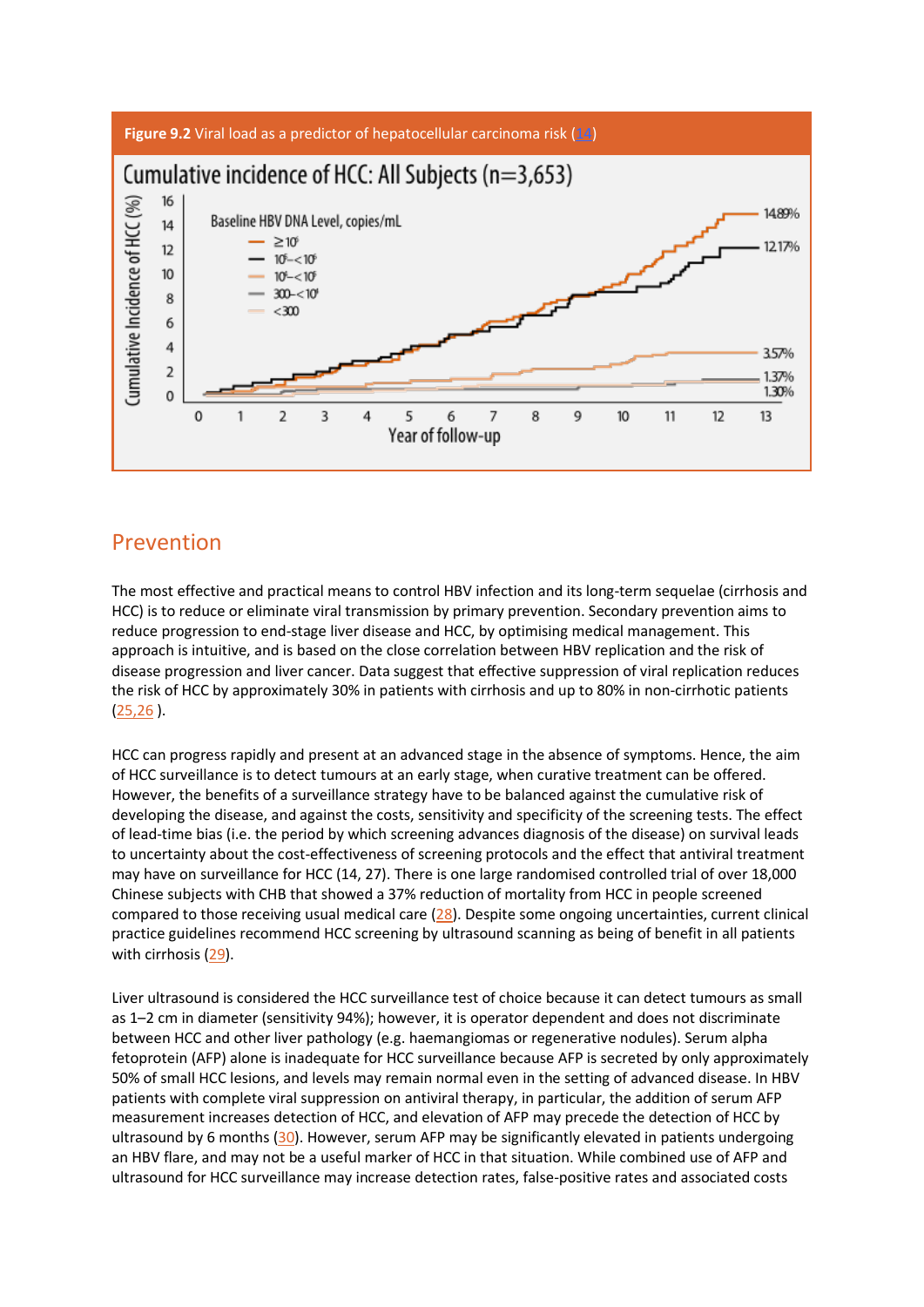are also increased. It is currently unclear whether the addition of AFP to ultrasound leads to improved survival. HCC screening using both ultrasound and AFP is recommended by the Asian Pacific Association for the Study of the Liver [\(31\)](http://www.hepatitisb.org.au/hepatitis-b-related-hepatocellular-carcinoma/#ref31) and the Gastroenterological Society of Australia (GESA) [\(32\)](http://www.hepatitisb.org.au/hepatitis-b-related-hepatocellular-carcinoma/#ref32), whereas the addition of AFP is not routinely recommended by US and European guidelines  $(29,33)$  $(29,33)$ .

Target groups for HCC surveillance

#### Those with cirrhosis

- Those without cirrhosis but with any of the following additional risk factors:
- Asian men over 40 years
- Asian women over 50 years
- Africans over 20 years
- Aboriginal and Torres Strait Islander people over 50 years
- Those with a family history of HCC.

The benefit of HCC surveillance in non-cirrhotic CHB patients is controversial, and there is currently no coordinated national program to improve HCC surveillance of high-risk groups in Australia. However, guidelines from both Gastroenterological Society of Australia (GESA) and the American Association for the Study of Liver Disease (AASLD) highlight some important sub-populations that may benefit from surveillance in the absence of cirrhosis. These include those with HBV infection who are Asian-born men over the age of 40, Asian-born women over the age of 50, African-born people over the age of 20 and those who have a family history of primary liver cancer [\(32-34\)](http://www.hepatitisb.org.au/hepatitis-b-related-hepatocellular-carcinoma/#ref32).

Given that the individual annual risk of HCC in Aboriginal and Torres Strait Islander peoples with HBV infection over 50 years of age is estimated to be 0.34–0.86%, this population should be also be included in HCC surveillance [\(11\)](http://www.hepatitisb.org.au/hepatitis-b-related-hepatocellular-carcinoma/#ref11).

A negative screening result cannot reliably exclude the presence of a HCC; hence, enrolment in a regular surveillance program is required  $(35)$ . Generally, a 6-month interval is recommended between screenings, which takes into consideration the estimated doubling time of HCCs smaller than 5 cm in diameter [\(36\)](http://www.hepatitisb.org.au/hepatitis-b-related-hepatocellular-carcinoma/#ref36).

Several validated scoring systems have been developed to predict the risk of HCC in patients with CHB (e.g. GAG-HCC, CU-HCC, REACH-B and PAGE-B) [\(37\)](http://www.hepatitisb.org.au/hepatitis-b-related-hepatocellular-carcinoma/#ref37). These HCC risk scores vary in their study cohorts in terms of patient population (Asian and European , untreated and receiving antiviral therapy, proportion with cirrhosis). Accordingly, the variables used and weighting assigned to each variable also differ between the risk scores. Although these scores consistently demonstrate high negative-predictive values (97-100%) to exclude HCC development in the next 3–10 years (hence permitting increased surveillance intervals), their use has not been widely adopted in Australia.

#### **Diagnosis**

Unequivocal diagnosis of HCC is required if there is an abnormal screening test. Diagnosis of HCC can be made non-invasively through imaging, on the basis of its radiological hallmark, enhancement with contrast in the arterial phase and washout in the portal or delayed phase. Diagnostic imaging modalities include multiphasic computed tomography (CT) scanning, multiphasic magnetic resonance imaging (MRI) or multiphasic contrast-enhanced ultrasonography. While multiphasic MRI may be marginally more sensitive than CT in a pooled analysis of comparative studies, the differences in pooled diagnostic performance are insufficient to recommend MRI over CT [\(38\)](http://www.hepatitisb.org.au/hepatitis-b-related-hepatocellular-carcinoma/#ref38). Contrast-enhanced ultrasound is not widely used in Australia.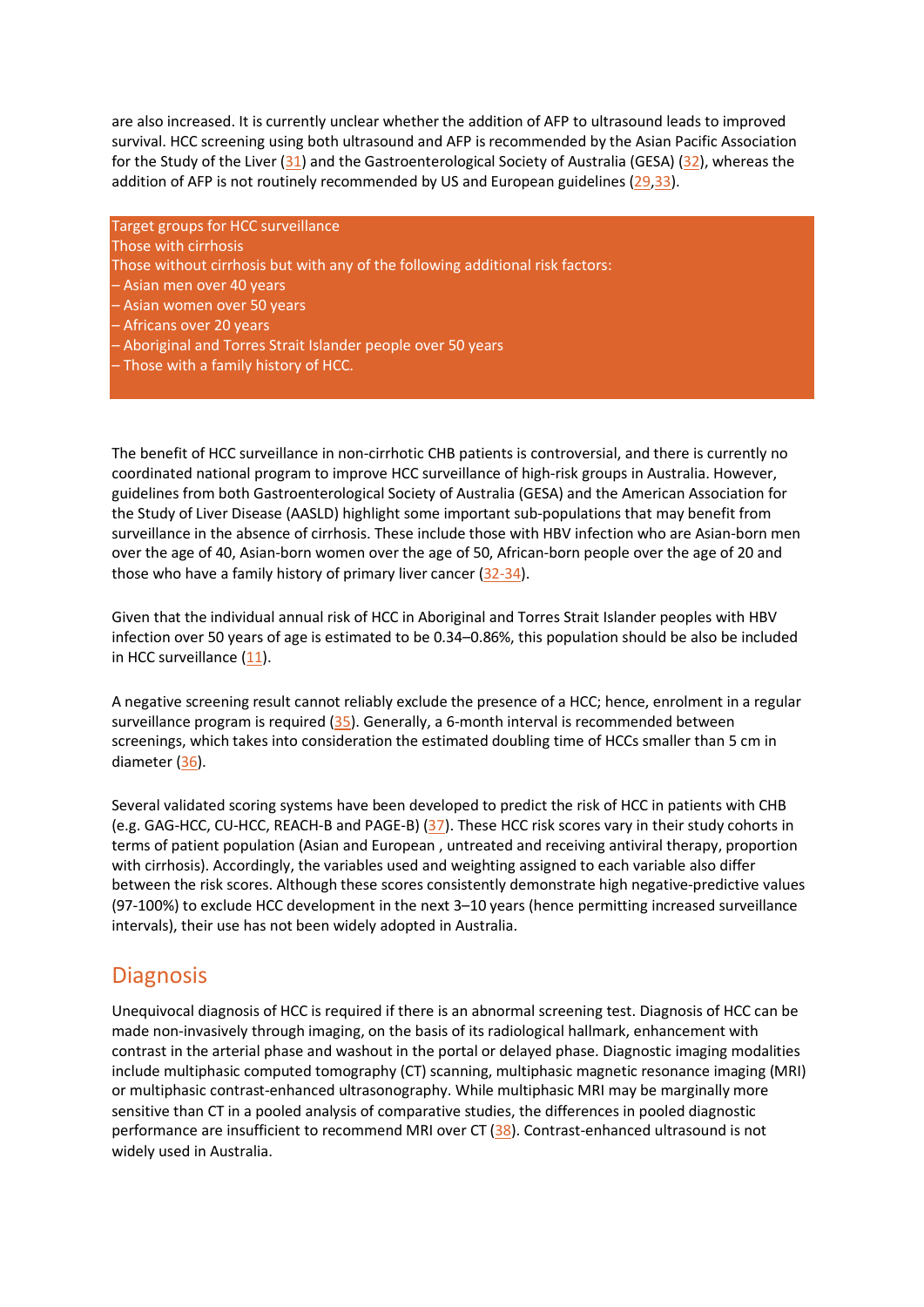Histological diagnosis by guided liver biopsy is not often required in cirrhosis, but is an investigative option for selected cases of hepatic nodules which appear inconclusive or atypical on imaging and in noncirrhotic livers [\(39\)](http://www.hepatitisb.org.au/hepatitis-b-related-hepatocellular-carcinoma/#ref39). Other options for further evaluation of indeterminate hepatic nodules include followup imaging, imaging with an alternative modality or alternative contrast agent.

## Staging and treatment

Historically, HCC has been diagnosed in advanced disease stages, when prognosis is uniformly poor; with earlier detection, outcomes have been improving. Predictors of HCC prognosis include tumour-related factors (size, number, vascular invasion and metastases), AFP level, age, severity of liver disease (Child-Pugh classification) and the degree of existing functional reserve. The Barcelona Clinic Liver Cancer (BCLC) staging system incorporates these factors, and is now widely adopted to determine prognosis and allocate therapies (Figure 9.3) [\(33\)](http://www.hepatitisb.org.au/hepatitis-b-related-hepatocellular-carcinoma/#ref33). Given its complexity, patients with HCC should be discussed and managed in a multidisciplinary setting.



Very early HCC is defined as a single HCC of less than 2 cm with good performance status; however, less than 10% of all patients are diagnosed at this very early stage [\(40\)](http://www.hepatitisb.org.au/hepatitis-b-related-hepatocellular-carcinoma/#ref40). They are amenable to curative treatments; these include orthotopic liver transplantation (OLT) and liver resection, which are associated with 5-year survival rates of over 80% and over 70%, respectively [\(41, 42\)](http://www.hepatitisb.org.au/hepatitis-b-related-hepatocellular-carcinoma/#ref41).

Early HCC is defined as a single tumour less than 5 cm, or three nodules of less than 3 cm, performance status 0, and Child-Pugh class A or B. OLT is considered in cases where there is a single tumour less than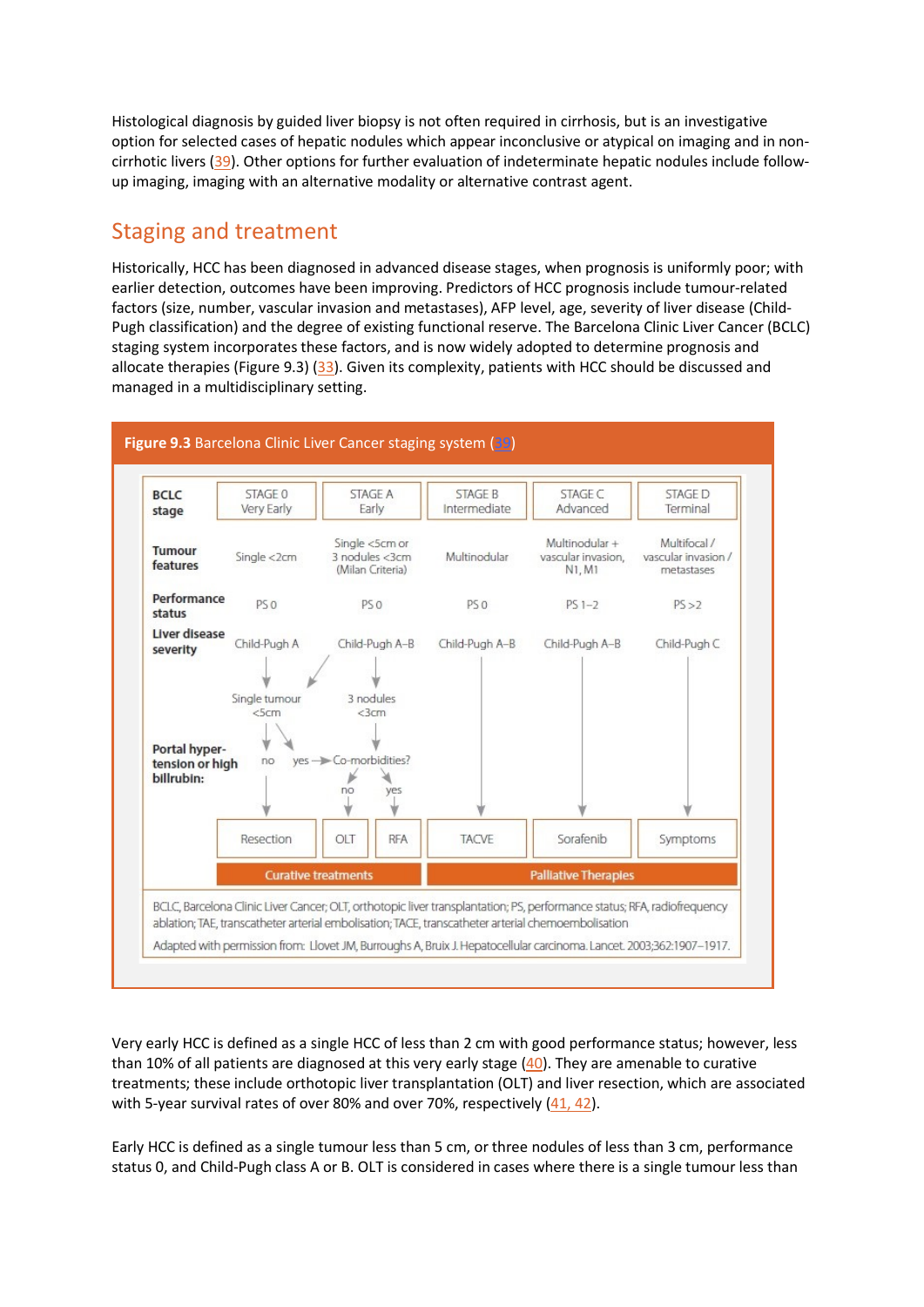or equal to 5 cm, or up to three nodules less than or equal to 3 cm (Milan Criteria). OLT remains the only curative option for those with resectable tumours and decompensated cirrhosis, because it removes not only the tumour, but also the underlying liver disease. However, the lack of available livers for transplantation means that many of those on the waiting list may ultimately be denied transplantation, because of tumour advancement during the waiting period.

The local ablation of HCC is an acceptable alternative to resection for small liver cancers (< 3 cm) in Child-Pugh class A patients. Tumour ablation is also first-line treatment for unresectable, small HCCs with up to three nodules in Child-Pugh class A or B cirrhosis. Image-guided percutaneous ablation of tumours is generally performed with radiofrequency ablation (RFA) or microwave ablation, using extreme temperature to destroy tumour cells. Other ablation techniques that may be used include instillation of chemicals such as ethanol or acetic acid  $(43, 44)$  $(43, 44)$ , or the use of laser or cryotherapy. Choice of ablative therapies is determined by tumour position in relation to vascular structures, size and number, as well as the resources and expertise available. Local treatments provide good results with 5-year survival rates of 40–50% [\(42\)](http://www.hepatitisb.org.au/hepatitis-b-related-hepatocellular-carcinoma/#ref42).

Transcatheter arterial embolisation (TAE) and transcatheter arterial chemoembolisation (TACE) may be indicated in non-surgical patients who are free of vascular invasion or extrahepatic tumour extension. These techniques aim to obstruct the blood supply to intermediate- sized tumours by using an embolising agent (e.g. gelfoam, starch microspheres or metallic coils) which, in the case of TACE, is combined with a chemotherapeutic agent (e.g. doxorubicin or cisplatinum).

Systemic therapies for HCC are recommended for the treatment of advanced stage patients who are not suitable for loco-regional therapies (e.g. due to multifocal disease, vascular invasion, metastasis or poor performance status) and who have good liver synthetic function. Cytotoxic therapies are not routinely recommended, but the multi-tyrosine kinase inhibitor sorafenib is commonly used, based on a demonstrated survival benefit in advanced HCC in phase III clinical trials. In the SHARP trial, sorafenib increased median survival to 10.7 months, compared to 7.9 months with placebo [\(45\)](http://www.hepatitisb.org.au/hepatitis-b-related-hepatocellular-carcinoma/#ref45). This treatment is indicated for advanced HCC with well-preserved liver synthetic function, or for tumours that are progressing despite loco-regional therapies. Other therapies have emerged and shown promise for the treatment of advanced HCC. These include the use of an immune checkpoint inhibitor (nivolumab) [\(46\)](http://www.hepatitisb.org.au/hepatitis-b-related-hepatocellular-carcinoma/#ref46) and radioembolisation with Yttrium-90 microspheres  $(47)$ . Phase III studies comparing these therapies with sorafenib are currently ongoing. For patients with advanced HCC who have disease progression during sorafenib treatment, regorafenib (also a multi-tyrosine kinase inhibitor) was recently shown to be the only systemic treatment to provide survival benefit in this setting, improving median survival to 10.6 months compared to 7.8 months with placebo ( $p < 0.0001$ ) [\(48\)](http://www.hepatitisb.org.au/hepatitis-b-related-hepatocellular-carcinoma/#ref48).

Patients with advanced HCC, very poor performance status and/or Child-Pugh C cirrhosis have a poor prognosis, with a median survival of only 3–4 months. They should be offered the best supportive palliative care to alleviate symptoms.

### Conclusion

Hepatitis B related HCC is an important global disease. Primary prevention of HBV infection remains the most effective long-term intervention; however, for those diagnosed with CHB, early detection and treatment of HCC has led to improved outcomes. HCC surveillance may increase the proportion being diagnosed at a curable stage. Although screening for HCC remains a topic for debate, earlier detection of these tumours has been associated with good results in the short and intermediate term. Disease recurrence and the treatment of advanced cancer remain a challenge. It is likely that the treatment of CHB infection will continue to make a significant impact on end-stage disease, and reduce the probability of developing liver cancer, but these benefits will take a long time to become apparent.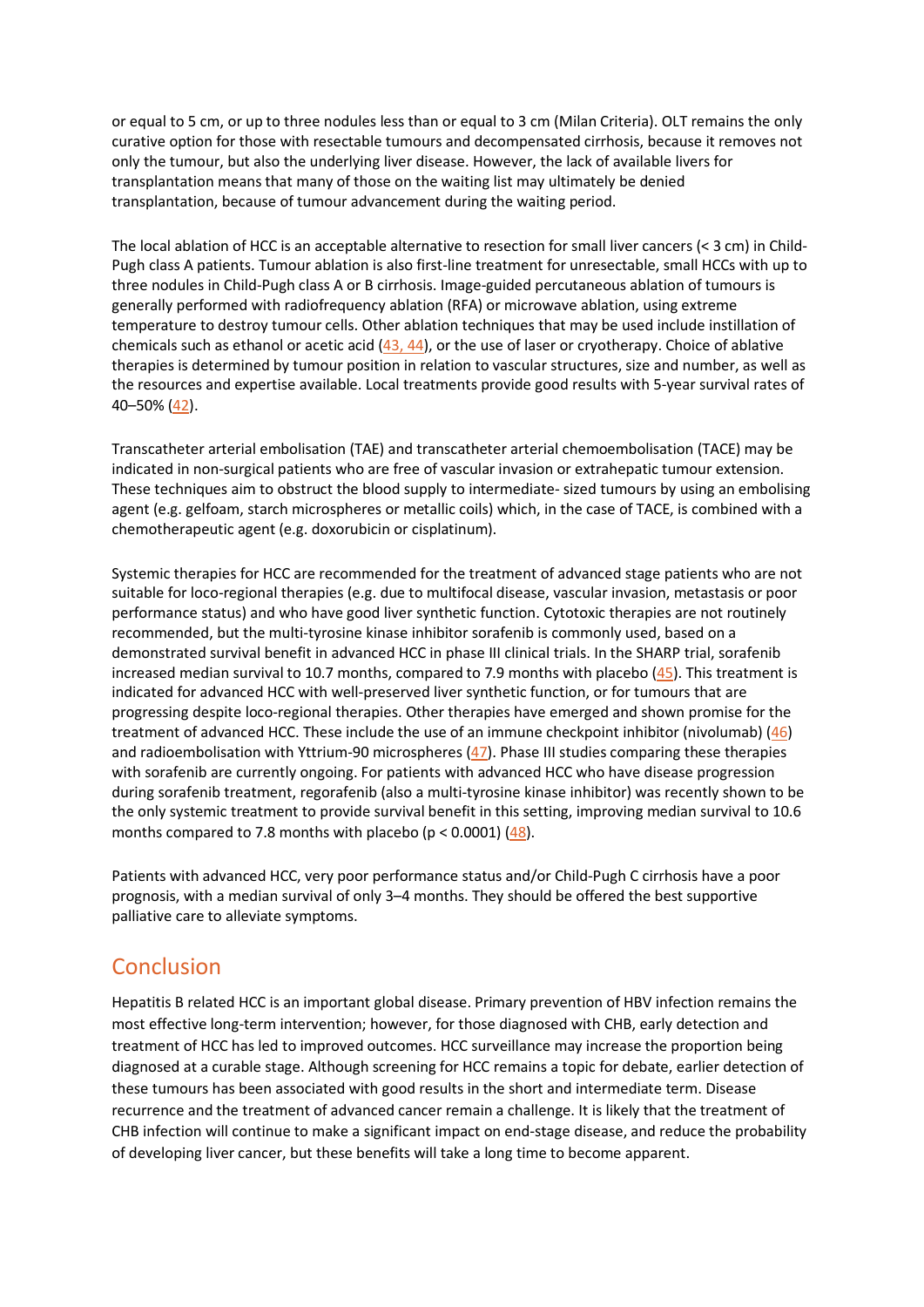# References

- 1. Global Burden of Disease Liver Cancer Collaboration. The burden of primary liver cancer and underlying etiologies from 1990 to 2015 at the global, regional, and national level: results from the Global Burden of Disease Study 2015. JAMA Oncol 2017;3:1683-91.
- 2. Ferlay J, Soerjomataram I, Ervik M, Dikshit R, Eser S, Mathers C, et al. GLOBOCAN 2012 v1.0, Cancer Incidence and Mortality Worldwide: IARC CancerBase No. 11 [Internet]. Lyon, France: International Agency for Research on Cancer; 2013. Available at: [http://globocan.iarc.fr](http://globocan.iarc.fr/) (last accessed 29 June 2018).
- 3. The Kirby Institute. HIV, viral hepatitis and sexually transmissible infections in Australia: Annual Surveillance Report 2017 [Internet]. Sydney, Australia: The Kirby Institute; 2017. Available at: https://kirby.unsw.edu.au/sites/default/files/kirby/report/SERP\_Annual-Surveillance-Report-2017\_compressed.pdf (last accessed 26 June 2018).
- 4. MacLachlan J, Allard N, Carville K, Haynes K, Cowie B. Mapping progress in chronic hepatitis B: geographic variation in prevalence, diagnosis, monitoring and treatment, 2013-15. Aust NZ J Public Health 2018;42:62-8.
- 5. Australian Institute of Health and Welfare 2017. Cancer in Australia 2017. Cancer series no.101. Cat. no. CAN 100. Canberra: AIHW; 2017. Available at: [https://www.aihw.gov.au/getmedia/3da1f3c2-](https://www.aihw.gov.au/getmedia/3da1f3c2-30f0-4475-8aed-1f19f8e16d48/20066-cancer-2017.pdf.aspx?inline=true) [30f0-4475-8aed-1f19f8e16d48/20066-cancer-2017.pdf.aspx?inline=true](https://www.aihw.gov.au/getmedia/3da1f3c2-30f0-4475-8aed-1f19f8e16d48/20066-cancer-2017.pdf.aspx?inline=true) (last accessed 26 June 2018).
- 6. Thein HH, Isaranuwatchai W, Campitelli MA, et al. Health care costs associated with hepatocellular carcinoma: a population-based study. Hepatology 2013;58:1375-84.
- 7. Lang K, Danchenko N, Gondek K, Shah S, Thompson D. The burden of illness associated with hepatocellular carcinoma in the United States. J Hepatol 2009;50:89-99.
- 8. Amin J, O'Connell D, Bartlett M, Tracey E, Kaldor J, Law M, et al. Liver cancer and hepatitis B and C in New South Wales, 1990–2002: a linkage study. Aust NZ J Public Health 2007;31:475–82.
- 9. Seeff LB, Hoofnagle JH. Epidemiology of hepatocellular carcinoma in areas of low hepatitis B and hepatitis C endemicity. Oncogene 2006;25:3771–7.
- 10. Visser O, van Leeuwen FE. Cancer risk in first generation migrants in North-Holland/Flevoland, The Netherlands, 1995–2004. Eur J Cancer 2007;43:901–8.
- 11. Parker C, Tong S, Dempsey K, Condon J, Sharma S, Chen J, et al. Hepatocellular carcinoma in Australia's Northern Territory: high incidence and poor outcomes. Med J Aust 2014;201:470-4.
- 12. Wan X, Mathews JD. Primary hepatocellular carcinoma in aboriginal Australians. Aust J Public Health 1994;18:286–90.
- 13. Chen CF, Lee WC, Yang HI, Chang HC, Jen CL, Iloeje UH, et al. Changes in serum levels of HBV DNA and alanine aminotransferase determine risk for hepatocellular carcinoma. Gastroenterology 2011;141:1240–8, 8 e1–2.
- 14. Chen CJ, Yang HI, Su J, Jen CL, You SL, Lu SN, et al. Risk of hepatocellular carcinoma across a biological gradient of serum hepatitis B virus DNA level. JAMA 2006;295:65–73.
- 15. Iloeje UH, Yang HI, Su J, Jen CL, You SL, Chen CJ, et al. Predicting cirrhosis risk based on the level of circulating hepatitis B viral load. Gastroenterology 2006;130:678–86.
- 16. Kew MC, Epidemiology of chronic hepatitis B virus infection, hepatocellular carcinoma, and hepatitis B virus-induced hepatocellular carcinoma. Pathol Biol 2010;58:273-7
- 17. Fattovich G. Natural history and prognosis of hepatitis B. Semin Liver Dis 2003;23:47–58.
- 18. De Masi S, Tosti ME, Mele A. Screening for hepatocellular carcinoma. Dig Liver Dis 2005;37:260–8.
- 19. Bosch FX, Ribes J, Borras J. Epidemiology of primary liver cancer. Semin Liver Dis 1999;19:271–85.
- 20. Loomba R, Liu J, Yang HI, Lee MH, Lu SN, Wang LY, et al. Synergistic effects of family history of hepatocellular carcinoma and hepatitis B virus infection on risk for incident hepatocellular carcinoma. Clin Gastroenterol Hepatol 2013;11:1636-45.e1-3.
- 21. El-Serag HB, Richardson PA, Everhart JE. The role of diabetes in hepatocellular carcinoma: a casecontrol study among United States Veterans. Am J Gastroenterol 2001;96:2462–7.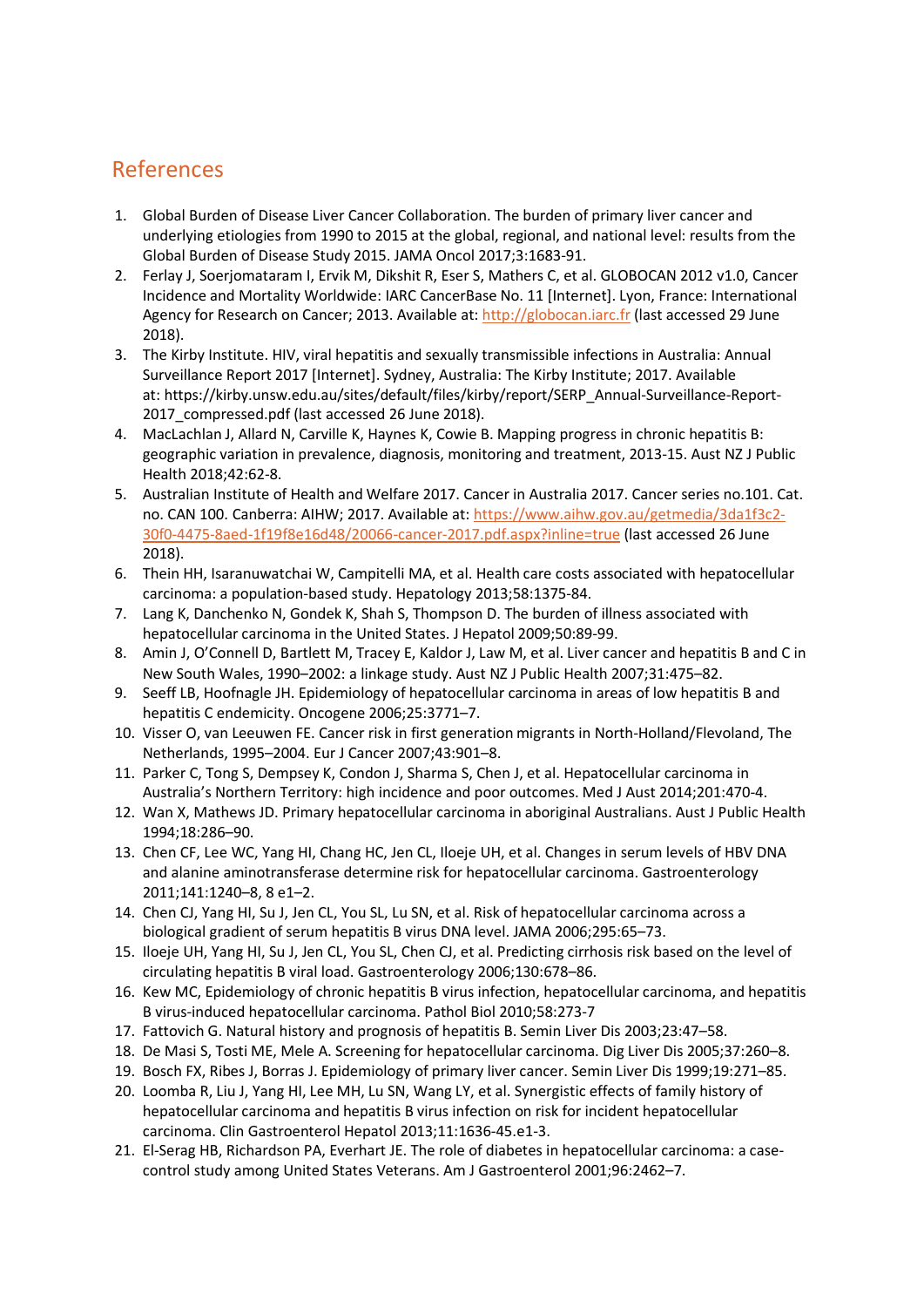- 22. Marrero JA, Fontana RJ, Fu S, Conjeevaram HS, Su GL, Lok AS. Alcohol, tobacco and obesity are synergistic risk factors for hepatocellular carcinoma. J Hepatol 2005;42:218–24.
- 23. Yang HI, Lu SN, Liaw YF, You SL, Sun CA, Wang LY, et al. Hepatitis B e antigen and the risk of hepatocellular carcinoma. N Engl J Med 2002;347:168–74.
- 24. Schiff ER. Prevention of mortality from hepatitis B and hepatitis C. Lancet 2006;368 s:896–7.
- 25. Papatheodoridis GV, Lampertico P, Manolakopoulos S, Lok A. Incidence of hepatocellular carcinoma in chronic hepatitis B patients receiving nucleos(t)ide therapy: a systematic review. J Hepatol 2010;53:348-56.
- 26. [Papatheodoridis GV,](https://www.ncbi.nlm.nih.gov/pubmed/?term=Papatheodoridis%20GV%5BAuthor%5D&cauthor=true&cauthor_uid=25595883) [Chan HL,](https://www.ncbi.nlm.nih.gov/pubmed/?term=Chan%20HL%5BAuthor%5D&cauthor=true&cauthor_uid=25595883) [Hansen BE,](https://www.ncbi.nlm.nih.gov/pubmed/?term=Hansen%20BE%5BAuthor%5D&cauthor=true&cauthor_uid=25595883) [Janssen HL,](https://www.ncbi.nlm.nih.gov/pubmed/?term=Janssen%20HL%5BAuthor%5D&cauthor=true&cauthor_uid=25595883) [Lampertico P.](https://www.ncbi.nlm.nih.gov/pubmed/?term=Lampertico%20P%5BAuthor%5D&cauthor=true&cauthor_uid=25595883) Risk of hepatocellular carcinoma in chronic hepatitis B: assessment and modification with current antiviral therapy. J Hepatol2015;62:956-67.
- 27. Plesch FN, Kubicka S, Manns MP. Prevention of hepatocellular carcinoma in chronic liver disease: molecular markers and clinical implications. Dig Dis 2001;19:338–44.
- 28. Zhang BH, Yang BH, Tang ZY. Randomized controlled trial of screening for hepatocellular carcinoma. J Cancer Res Clin Oncol 2004;130:417–22.
- 29. [Heimbach J,](https://www.ncbi.nlm.nih.gov/pubmed/?term=Heimbach%20J%5BAuthor%5D&cauthor=true&cauthor_uid=28130846) [Kulik LM,](https://www.ncbi.nlm.nih.gov/pubmed/?term=Kulik%20LM%5BAuthor%5D&cauthor=true&cauthor_uid=28130846) [Finn R,](https://www.ncbi.nlm.nih.gov/pubmed/?term=Finn%20R%5BAuthor%5D&cauthor=true&cauthor_uid=28130846) [Sirlin CB,](https://www.ncbi.nlm.nih.gov/pubmed/?term=Sirlin%20CB%5BAuthor%5D&cauthor=true&cauthor_uid=28130846) [Abecassis M,](https://www.ncbi.nlm.nih.gov/pubmed/?term=Abecassis%20M%5BAuthor%5D&cauthor=true&cauthor_uid=28130846) [Roberts LR,](https://www.ncbi.nlm.nih.gov/pubmed/?term=Roberts%20LR%5BAuthor%5D&cauthor=true&cauthor_uid=28130846) et al. AASLD guidelines for the treatment of hepatocellular carcinoma. Hepatology 2018;67:358-80.
- 30. Wong GL, Chan HL, Tse YK, Chan HY, Tse CH, Lo AO, et al. On-treatment alpha-fetoprotein is a specific tumor marker for hepatocellular carcinoma in patients with chronic hepatitis B receiving entecavir. Hepatology 2014;59:986–95.
- 31. Omata M, Lesmana LA, Tateishi R, Chen PJ, Lin SM, Yoshida H, et al. Asian Pacific Association for the Study of the Liver consensus recommendations on hepatocellular carcinoma. Hepatol Int 2010;4:439–74.
- 32. Digestive Health Foundation. Clinical Update. Australian and New Zealand chronic hepatitis B (CHB) recommendations. Mulgrave, Victoria: Gastroenterological Society of Australia; 2009.
- 33. European Association for the Study of the Liver (EASL), European Organisation for Research and Treatment of Cancer (EORTC). EASL–EORTC clinical practice guidelines: management of hepatocellular carcinoma. J Hepatol 2018;69:182-236.
- 34. Sherman M. Pathogenesis and screening for hepatocellular carcinoma. Clin Liver Dis 2004;8:419–43, viii.
- 35. Sherman M. Hepatocellular carcinoma: epidemiology, risk factors, and screening. Semin Liver Dis 2005;25:143–54.
- 36. Bolondi L. Screening for hepatocellular carcinoma in cirrhosis. J Hepatol. 2003;39(6):1076–84.
- 37. Wong VWS, Janssen HLA. Can we use HCC risk scores to individualize surveillance in chronic hepatitis B infection? J Hepatol. 2015;63(3):722-32
- 38. Roberts LR, Sirlin CB, Zaiem F, Almasri J, Prokop LJ, Heimbach JK, et al. Imaging for the diagnosis of hepatocellular carcinoma: a systematic review and meta-analysis. Hepatology 2018;67:401-21.
- 39. Llovet JM, Burroughs A, Bruix J. Hepatocellular carcinoma. Lancet 2003;362:1907–17.
- 40. Farinati F, Sergio A, Baldan A, Giacomin A, Di Nolfo MA, Del Poggio P, et al. Early and very early hepatocellular carcinoma: when and how much do staging and choice of treatment really matter? A multi-center study. BMC Cancer 2009;9:33.
- 41. Mazzaferro V, Regalia E, Doci R, Andreola S, Pulvirenti A, Bozzetti F, et al. Liver transplantation for the treatment of small hepatocellular carcinomas in patients with cirrhosis. N Engl J Med 1996;334:693-9.
- 42. Llovet JM. Updated treatment approach to hepatocellular carcinoma. J Gastroenterol. 2005;40:225- 35.
- 43. Kawamoto C, Ido K, Isoda N, Nagamine N, Hozumi M, Ono K, et al. Prognosis of small hepatocellular carcinoma after laparoscopic ethanol injection. Gastrointest Endosc 1999;50:214–20.
- 44. Ohnishi K, Nomura F, Ito S, Fujiwara K. Prognosis of small hepatocellular carcinoma (less than 3 cm) after percutaneous acetic acid injection: study of 91 cases. Hepatology 1996;23:994–1002.
- 45. Llovet JM, Ricci S, Mazzaferro V, Hilgard P, Gane E, Blanc JF, et al. Sorafenib in advanced hepatocellular carcinoma. N Engl J Med 2008;359:378–90.